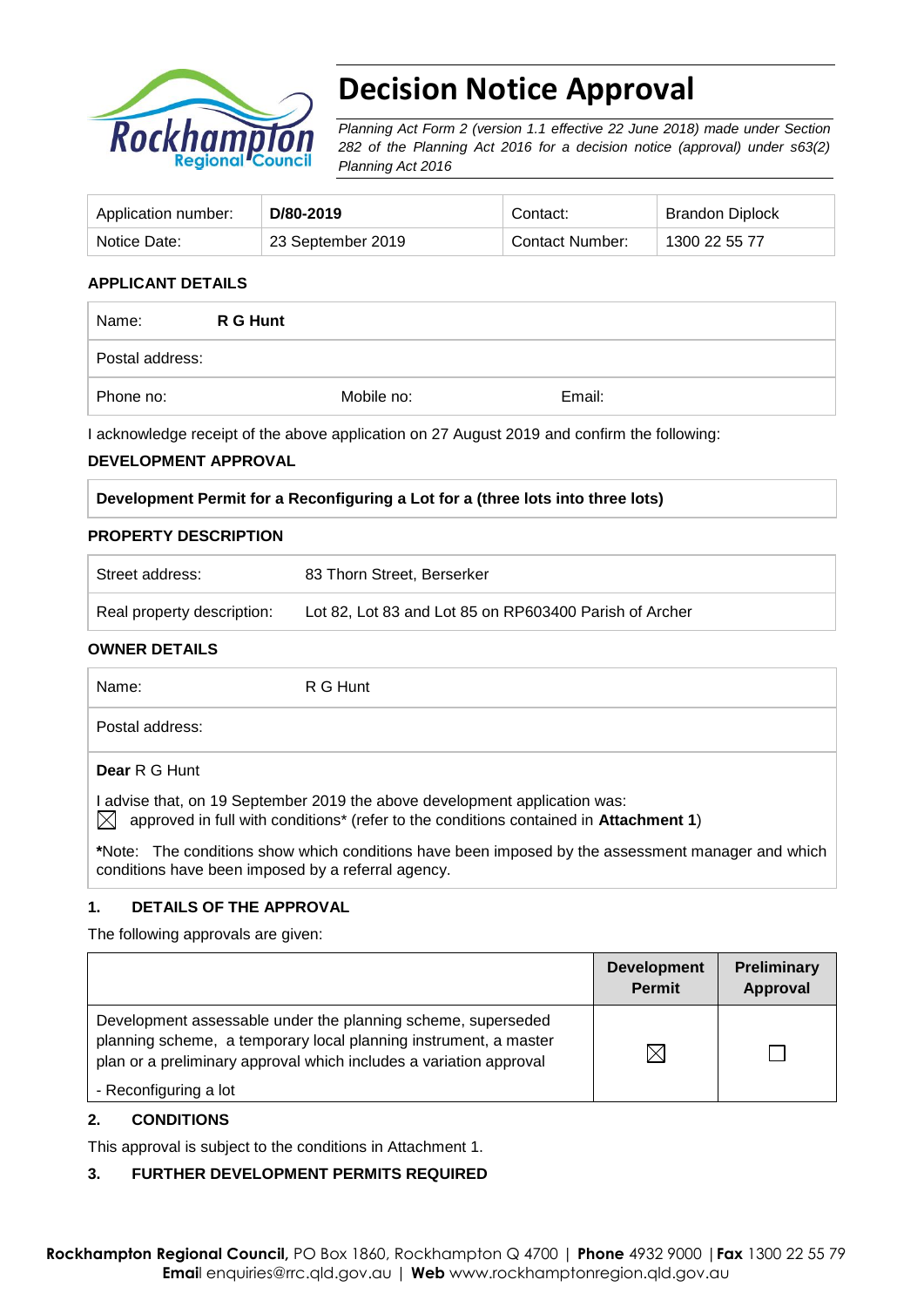Please be advised that the following development permits are required to be obtained before the development can be carried out:

| Type of development permit required | Subject of the required development permit |  |
|-------------------------------------|--------------------------------------------|--|
| <b>Operational Works</b>            | Water Works                                |  |
| Building Works                      | <b>Demolition Works</b>                    |  |

#### **4. REFERRAL AGENCIES NIL**

**5. THE APPROVED PLANS**

**The approved development must be completed and maintained generally in accordance with the approved drawings and documents:**

| Plan/Document Name          | <b>Plan/Document Reference</b> | Dated          |
|-----------------------------|--------------------------------|----------------|
| <b>Reconfiguration Plan</b> | 7477-01-ROL, Rev A             | 23 August 2019 |

### **6. CURRENCY PERIOD FOR THE APPROVAL (s.85 of the** *Planning Act***)**

The standard currency periods stated in section 85 of *Planning Act 2016* apply to each aspect of development in this approval, if not stated in the conditions of approval attached.

### **7. STATEMENT OF REASONS**

 $\mathbf{r}$ 

| <b>Description of the development</b> | The proposed development is for Reconfiguring a Lot (three lots<br>into three lots)                                                                                                                                                                                                                                                                                |  |
|---------------------------------------|--------------------------------------------------------------------------------------------------------------------------------------------------------------------------------------------------------------------------------------------------------------------------------------------------------------------------------------------------------------------|--|
| <b>Reasons for Decision</b>           | The proposal is considered an improvement to the existing lot<br>a)<br>arrangement that allows all parcels the opportunity for future<br>development of the land for its intended purposes;                                                                                                                                                                        |  |
|                                       | The proposed use does not compromise the strategic<br>b)<br>framework in the Rockhampton Region Planning Scheme<br>2015.                                                                                                                                                                                                                                           |  |
|                                       | Assessment of the development against the relevant zone<br>C)<br>purpose, planning scheme codes and planning scheme<br>policies demonstrates that the proposed development will not<br>cause significant adverse impacts on the surrounding natural<br>environment, built environment and infrastructure, community<br>facilities, or local character and amenity; |  |
|                                       | The proposed development does not compromise the relevant<br>d)<br>State Planning Policy; and                                                                                                                                                                                                                                                                      |  |
|                                       | On balance, the application should be approved because the<br>e)<br>circumstances favour Council exercising its discretion to<br>approve the application even though the development does<br>not comply with an aspect of the assessment benchmarks.                                                                                                               |  |
| <b>Assessment Benchmarks</b>          | The proposed development was assessed against the following<br>assessment benchmarks:                                                                                                                                                                                                                                                                              |  |
|                                       | Low Density Residential Zone;                                                                                                                                                                                                                                                                                                                                      |  |
|                                       | Reconfiguring a Lot Code;<br>$\bullet$                                                                                                                                                                                                                                                                                                                             |  |
|                                       | Access, Parking and Transport Code;<br>$\bullet$                                                                                                                                                                                                                                                                                                                   |  |
|                                       | Stormwater Management Code; and                                                                                                                                                                                                                                                                                                                                    |  |
|                                       | Water and Sewer Code.<br>$\bullet$                                                                                                                                                                                                                                                                                                                                 |  |
| <b>Compliance with assessment</b>     | The development was assessed against all of the assessment<br>benchmarks listed above and complies with all of these with the                                                                                                                                                                                                                                      |  |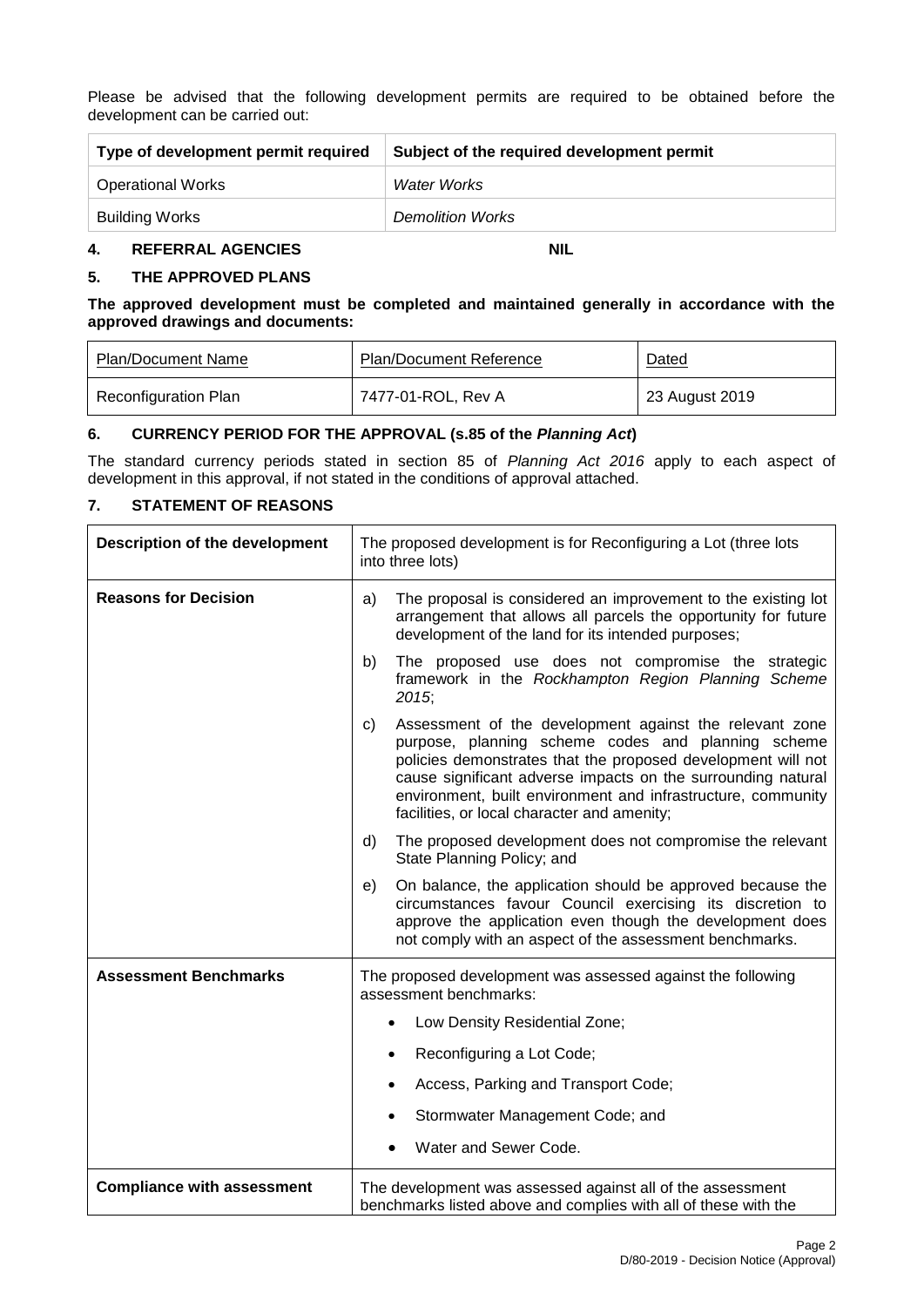| benchmarks                       | exception listed below.                                                                                     |                                                                                                                                                                                                                                                                                                                                                                                                                                                                    |  |
|----------------------------------|-------------------------------------------------------------------------------------------------------------|--------------------------------------------------------------------------------------------------------------------------------------------------------------------------------------------------------------------------------------------------------------------------------------------------------------------------------------------------------------------------------------------------------------------------------------------------------------------|--|
|                                  | <b>Assessment</b><br>Reasons for the approval despite non-<br>compliance with benchmark<br><b>Benchmark</b> |                                                                                                                                                                                                                                                                                                                                                                                                                                                                    |  |
|                                  | Reconfiguring<br>a Lot Code                                                                                 | The proposed boundary realignment will result in<br>two (2) allotments that fall short of the minimum<br>lot size requirements by approximately 43m <sup>2</sup> .<br>Whilst the proposal is in conflict with the minimum<br>lot size requirements, it is considered appropriate<br>given that it is an improvement to the existing lot<br>arrangement that allows all parcels the<br>opportunity for future development of the land for<br>its intended purposes. |  |
| Matters prescribed by regulation | The State Planning Policy - Part $E_i$                                                                      |                                                                                                                                                                                                                                                                                                                                                                                                                                                                    |  |
|                                  | The Central Queensland Regional Plan;                                                                       |                                                                                                                                                                                                                                                                                                                                                                                                                                                                    |  |
|                                  | The Rockhampton Region Planning Scheme 2015;<br>٠                                                           |                                                                                                                                                                                                                                                                                                                                                                                                                                                                    |  |
|                                  | Surrounding use of adjacent premises in terms of<br>٠<br>commensurate and consistent development form; and  |                                                                                                                                                                                                                                                                                                                                                                                                                                                                    |  |
|                                  | The common material, being the material submitted with<br>$\bullet$<br>the application.                     |                                                                                                                                                                                                                                                                                                                                                                                                                                                                    |  |

## **8. APPEAL RIGHTS**

The rights of an applicant to appeal to a tribunal or the Planning and Environment Court against a decision about a development application are set out in chapter 6, part 1 of the *Planning Act 2016*. There may also be a right to make an application for a declaration by a tribunal (see chapter 6, part 2 of the *Planning Act 2016).*

### *Appeal by an applicant*

An applicant for a development application may appeal to the Planning and Environment Court against the following:

- the refusal of all or part of the development application
- a provision of the development approval
- the decision to give a preliminary approval when a development permit was applied for
- a deemed refusal of the development application.

An applicant may also have a right to appeal to the Development tribunal. For more information, see schedule 1 of the *Planning Act 2016*.

The timeframes for starting an appeal in the Planning and Environment Court are set out in section 229 of the *Planning Act 2016*.

**Attachment 2** is an extract from the *Planning Act 2016* that sets out the applicant's appeal rights and the appeal rights of a submitter.

## **9. WHEN THE DEVELOPMENT APPROVAL TAKES EFFECT**

This development approval takes effect:

From the time the decision notice is given  $-$  if there is no submitter and the applicant does not appeal the decision to the court.

Or

When the submitter's appeal period ends  $-$  if there is a submitter and the applicant does not appeal the decision to the court.

Or

Subject to the decision of the court, when the appeal is finally decided  $-$  if an appeal is made to the court.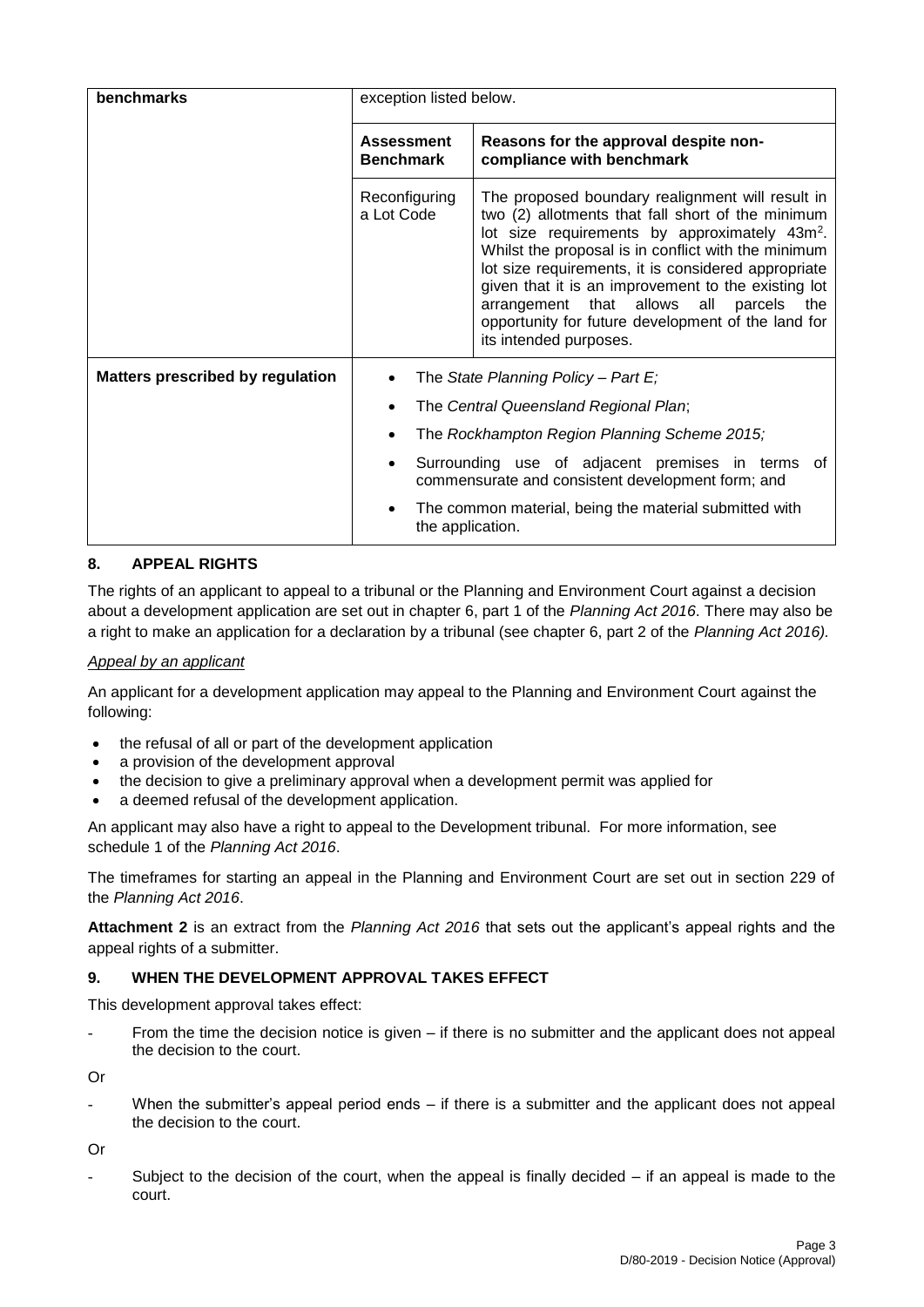## **10. ASSESSMENT MANAGER**

| Name: | Tarnya Fitzgibbon<br><b>COORDINATOR</b> | Signature: | Date: 23 September 2019 |
|-------|-----------------------------------------|------------|-------------------------|
|       | DEVELOPMENT ASSESSMENT                  |            |                         |

### **Attachment 1 – Conditions of the approval**

*Part 1* **–** *Conditions imposed by the assessment manager [Note: where a condition is imposed about infrastructure under Chapter 4 of the Planning Act 2016, the relevant provision of the Act under which this condition was imposed must be specified.]*

#### **Attachment 2—Extract on appeal rights**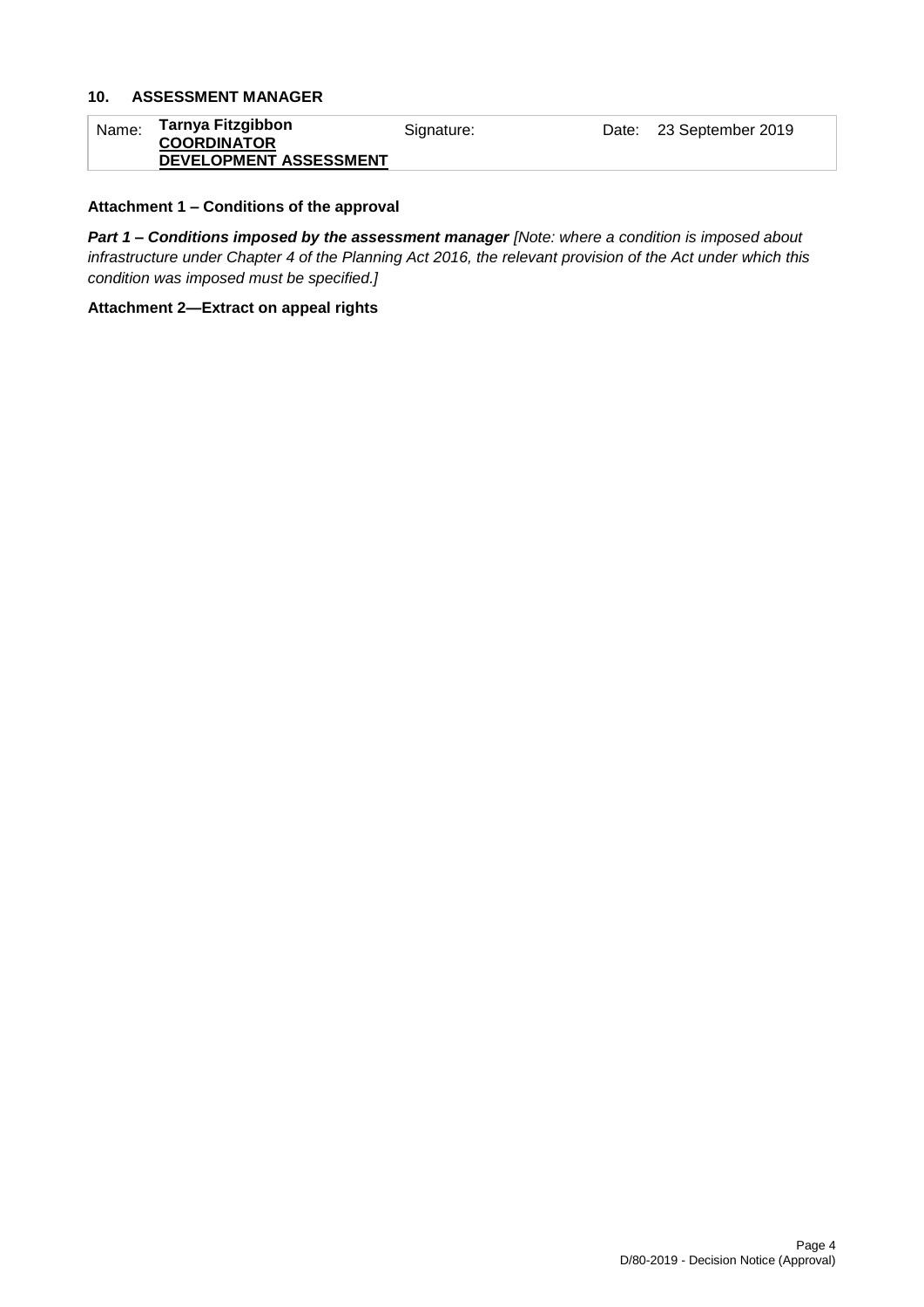

# **Attachment 1 – Part 1 Rockhampton Regional Council Conditions**

*Planning Act 2016*

- 1.0 ADMINISTRATION
- 1.1 The Developer and his employee, agent, contractor or invitee is responsible for ensuring compliance with the conditions of this development approval.
- 1.2 Where these Conditions refer to "Council" in relation to requiring Council to approve or to be satisfied as to any matter, or conferring on the Council a function, power or discretion, that role may be fulfilled in whole or in part by a delegate appointed for that purpose by the Council.
- 1.3 All conditions, works, or requirements of this development approval must be undertaken, completed, and be accompanied by a Compliance Certificate for any operational works required by this development approval:
	- 1.3.1 to Council's satisfaction;
	- 1.3.2 at no cost to Council; and
	- 1.3.3 prior to the issue of the Survey Plan Approval Certificate,

unless otherwise stated.

- 1.4 Infrastructure requirements of this development approval must be contributed to the relevant authorities, where applicable, at no cost to Council, prior to the issue of the Survey Plan Approval Certificate, unless otherwise stated.
- 1.5 The following further Development Permits must be obtained prior to the commencement of any works associated with their purposes:
	- 1.5.1 Operational Works:
		- (i) Water Works;
	- 1.5.2 Building Works:
		- (i) Demolition Works.
- 1.6 All works must be designed, constructed and maintained in accordance with the relevant Council policies, guidelines and standards, unless otherwise stated.
- 1.7 All engineering drawings/specifications, design and construction works must be in accordance with the requirements of the relevant *Australian Standards* and must be approved, supervised and certified by a Registered Professional Engineer of Queensland.

# 2.0 APPROVED PLANS AND DOCUMENTS

2.1 The approved development must be completed and maintained generally in accordance with the approved plans and documents, except where amended by any condition of this development approval:

| <b>Plan/Document Name</b>   | <b>Plan/Document Reference</b> | <b>Dated</b>   |
|-----------------------------|--------------------------------|----------------|
| <b>Reconfiguration Plan</b> | 7477-01-ROL, Rev A             | 23 August 2019 |

2.2 Where there is any conflict between the conditions of this development approval and the details shown on the approved plans and documents, the conditions of this development approval must prevail.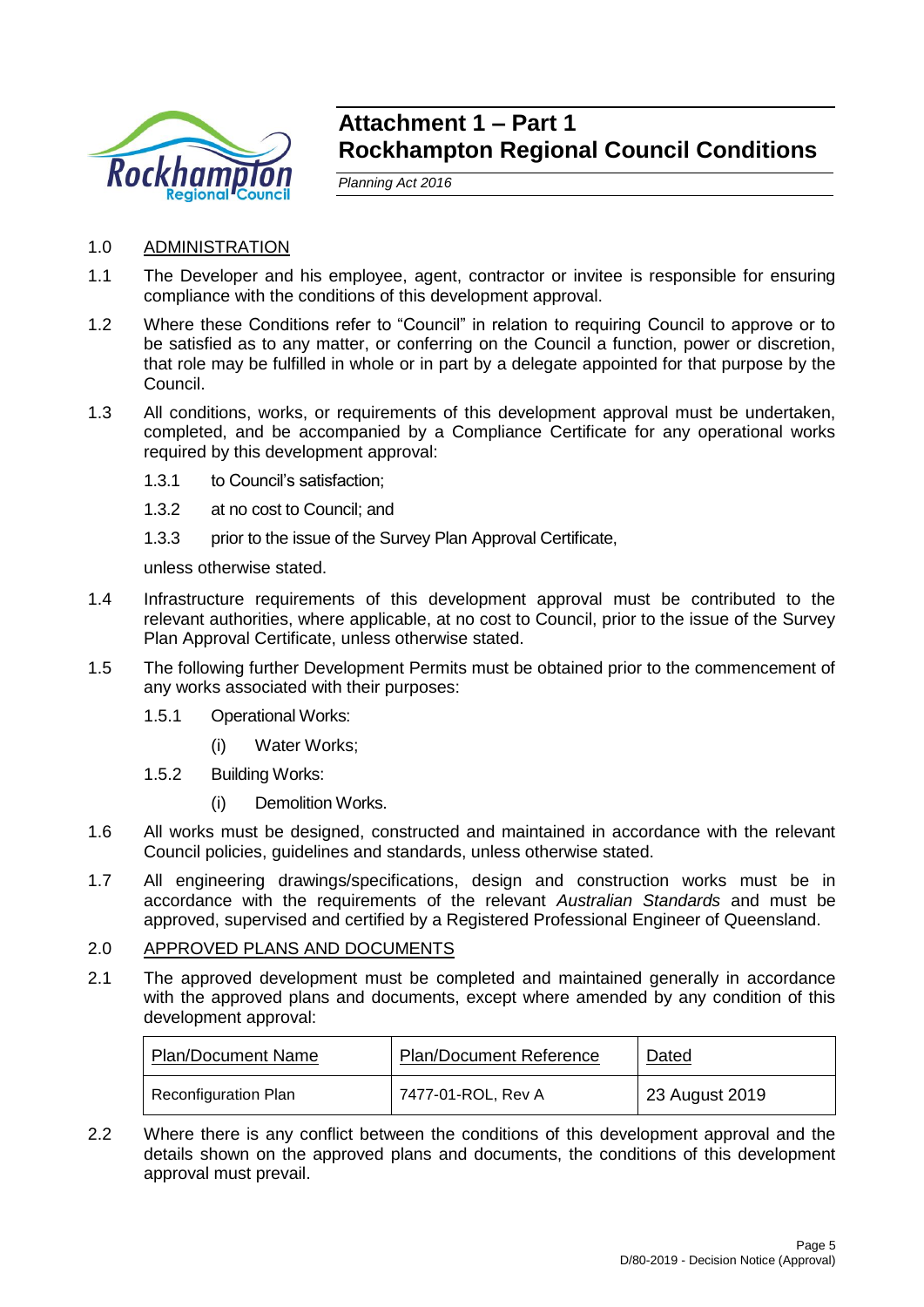- 2.3 Where conditions require the above plans or documents to be amended, the revised document(s) must be submitted for approval by Council prior to the submission of an application for a Development Permit for Operational Works.
- 3.0 ACCESS WORKS
- 3.1 Access to proposed Lot 3 must be constructed in accordance with *Capricorn Municipal Development Guidelines* and *Australian Standard AS2890 "Parking facilities"*.
- 3.2 Any redundant vehicular crossovers must be replaced by Council's standard kerb and channel.
- 4.0 WATER WORKS
- 4.1 A Development Permit for Operational Works (water works) must be obtained prior to the commencement of any water works required by this development approval.

Note: In lieu of Operational Works for water works, these works can be undertaken via a private works quote, if Fitzroy River Water agrees to construct the work.

- 4.2 All water works must be designed and constructed in accordance with the approved plans (refer to condition 2.1), *Capricorn Municipal Development Guidelines*, *Water Supply (Safety and Reliability) Act 2008*, *Plumbing and Drainage Act 2018* and the provisions of a Development Permit for Operational Works (water works).
- 4.3 All lots within the development must be connected to Council's reticulated water network. Each lot must be provided with its own separate water connection point, located wholly within its respective property boundary.
- 4.4 The existing water connection point must be retained to service proposed Lot 3. A new water connection point(s) must be provided for proposed Lots 1 and 2 from the existing water network located at the southern side of Thorn Street road reserve.
- 4.5 A road crossing water conduit and associate water service pipe works must be constructed across Thorn Street and must be approved as part of a Development Permit for Operational Works (water works).

Note: In lieu of Operational Works for water works, these works can be undertaken via a private works quote, if Fitzroy River Water agrees to construct the work.

4.6 A fire hydrant must be installed on the existing 100 millimetre diameter water main located at the southern side of the Thorn Street road reserve, fronting access handle.

### 5.0 PLUMBING AND DRAINAGE WORKS

- 5.1 All lots within the development must be connected to Council's reticulated sewerage network. Each lot must be provided with its own separate sewerage connection point, located wholly within its respective property boundary.
- 5.2 The existing sewerage connection point must be retained to service proposed Lot 2. A new sewerage connection point must be provided for proposed Lots 3 and 1 from the existing reticulated sewerage network that is traversing the development site.
- 5.3 Disconnection of internal plumbing and sanitary drainage works associated with the existing building must be in accordance with regulated work under the *Plumbing and Drainage Act*  and Council's Plumbing and Drainage Policies.
- 5.4 The finished sewerage access chamber surface must be at a sufficient level to avoid ponding of stormwater above the top of the chamber. A heavy duty trafficable lid must be provided in the trafficable area.
- 5.5 Large trees must not be planted within one (1) metre of the centreline of any sewerage and/or water infrastructure; small shrubs and groundcover are acceptable.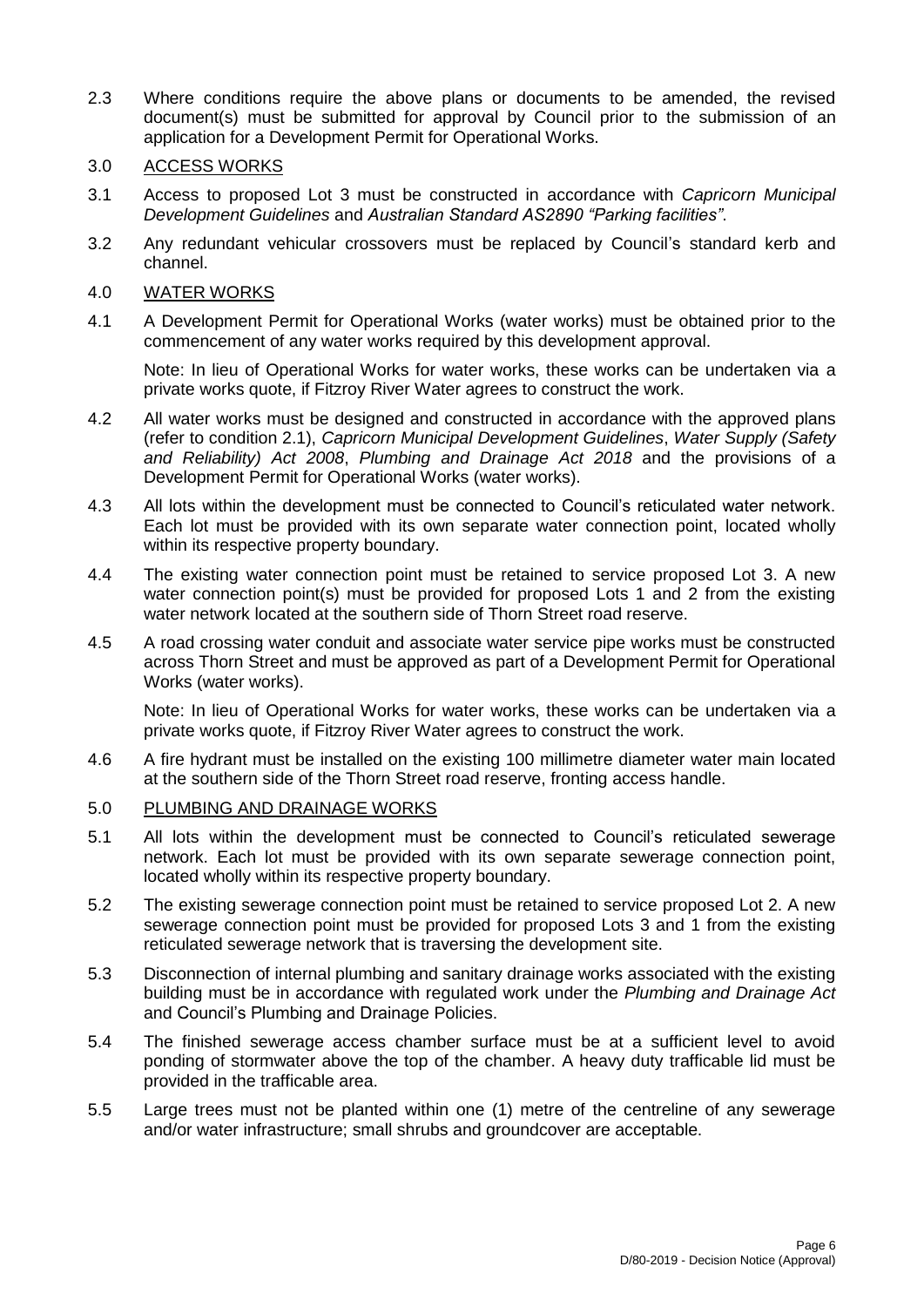# 6.0 ALLOTMENT DRAINAGE WORKS

6.1 All allotment runoff from the development must be directed to a lawful point of discharge and must not restrict, impair or change the natural flow of runoff water or cause a nuisance or worsening to surrounding land or infrastructure.

# 7.0 SITE WORKS

- 7.1 All earthworks must be undertaken in accordance with *Australian Standard AS3798 "Guidelines on earthworks for commercial and residential developments".*
- 7.2 Site works must be constructed such that they do not, at any time, in any way restrict, impair or change the natural flow of runoff water, or cause a nuisance or worsening to surrounding land or infrastructure.

# 8.0 BUILDING WORKS

- 8.1 A Development Permit for Building Works must be obtained for the removal and/or demolition of any existing structure on the development site.
- 8.2 The existing dwelling on the subject land must be demolished or moved entirely within the boundary of either Lot 1, 2 or 3.

# 9.0 ELECTRICITY

- 9.1 Underground electricity services must be provided to each lot in accordance with the standards and requirements of the relevant service provider. Alternatively overhead electricity service connection may be approved where:
	- 9.1.1 overhead electricity reticulation is established;
	- 9.1.2 no new poles within the road reserve are required to service the development; and
	- 9.1.3 overhead service connection does not cross the development site (a premises), other than the premises being serviced.

# 10.0 TELECOMMUNICATIONS

10.1 Underground telecommunications services must be provided to each lot in accordance with the standards and requirements of the relevant service provider.

# 11.0 ASSET MANAGEMENT

- 11.1 Any alteration necessary to electricity, telephone, water mains, sewerage mains, and/or public utility installations resulting from the development or in connection with the development, must be undertaken and completed at no cost to Council.
- 11.2 Any damage to existing stormwater, water supply and sewerage infrastructure, kerb and channel, pathway or roadway (including removal of concrete slurry from public land and Council infrastructure), that occurs while any works are being carried out in association with this development approval must be repaired at full cost to the developer. This includes the reinstatement of any existing traffic signs or pavement markings that may have been removed or damaged.
- 11.3 'As Constructed' information pertaining to assets to be handed over to Council and those which may have an impact on Council's existing and future assets must be provided prior to the issue of the Survey Plan Approval Certificate. This information must be provided in accordance with the Asset Design and As Constructed Manual (ADAC).

# 12.0 ENVIRONMENTAL

- 12.1 An Erosion Control and Sediment Control Plan in accordance with the *Capricorn Municipal Design Guidelines*, must be:
	- 12.1.1 implemented, monitored and maintained for the duration of the works, and until all exposed soil areas are permanently stabilised (for example, turfed, hydromulched, concreted, landscaped); and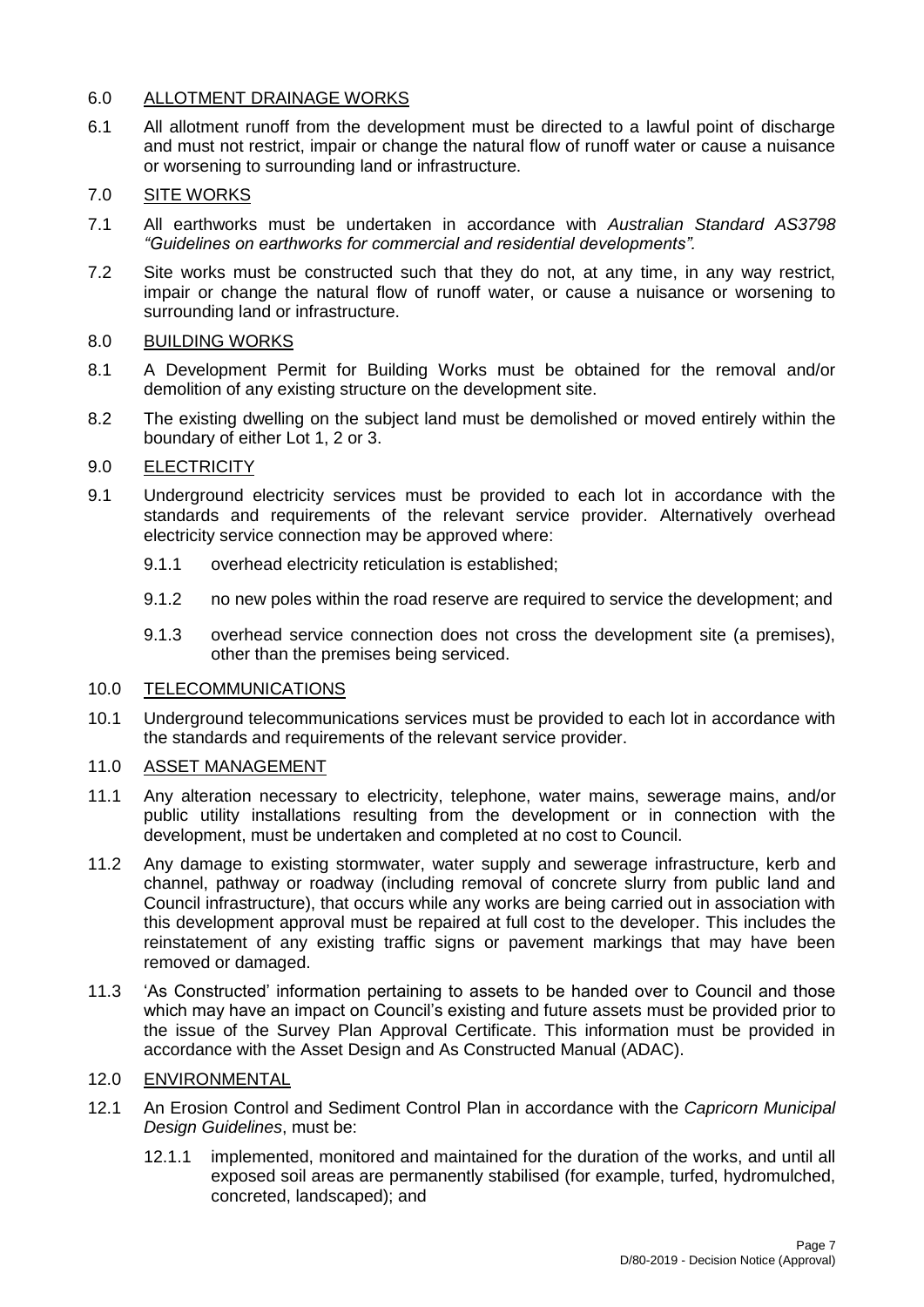12.1.2 available on-site for inspection by Council Officers whilst all works are being carried out.

## 13.0 OPERATING PROCEDURES

13.1 All construction materials, waste, waste skips, machinery and contractors' vehicles must be located and stored or parked within the development site. Storage of materials or parking of construction machinery or contractors' vehicles must not occur within Thorn Street or Pine Street.

# ADVISORY NOTES

## NOTE 1. Aboriginal Cultural Heritage

It is advised that under section 23 of the *Aboriginal Cultural Heritage Act 2003*, a person who carries out an activity must take all reasonable and practicable measures to ensure the activity does not harm Aboriginal cultural heritage (the "cultural heritage duty of care"). Maximum penalties for breaching the duty of care are listed in the Aboriginal cultural heritage legislation. The information on Aboriginal cultural heritage is available on the Department of Aboriginal and Torres Strait Islander Partnerships website [www.datsip.qld.gov.au](http://www.datsip.qld.gov.au/).

# NOTE 2. Asbestos Removal

Any demolition and/or removal works involving asbestos materials must be undertaken in accordance with the requirements of the *Work Health and Safety Act 2011* and *Public Health Act 2005*.

## NOTE 3. General Environmental Duty

General environmental duty under the *Environmental Protection Act 1994* prohibits unlawful environmental nuisance caused by noise, aerosols, particles, dust, ash, fumes, light, odour or smoke beyond the boundaries of the development site during all stages of the development including earthworks, construction and operation.

### NOTE 4. General Safety Of Public During Construction

The *Work Health and Safety Act 2011* and *Manual of Uniform Traffic Control Devices* must be complied with in carrying out any construction works, and to ensure safe traffic control and safe public access in respect of works being constructed on a road.

### NOTE 5. Access Works

For any future development proposed on Lots 1, 2 and 3, the construction of access works must be in accordance with *Capricorn Municipal Development Guidelines* and *Australian Standard AS2890 "Parking facilities"*.

Works in Road Reserve Permit (including a fee for the vehicle crossover and compliant with *Capricorn Municipal Development Guidelines*) or alternatively, Operational Works (access works) must be obtained prior to the commencement of any works to be undertaken within the road reserve.

### NOTE 6. Plumbing and Drainage Works

For any future development proposed on Lots 1, 2 and 3, the construction of internal plumbing and sanitary drainage works must be in accordance with regulated work under the *Plumbing and Drainage Act* and Council's Plumbing and Drainage Policies.

# NOTE 7. Roof Drainage Works

For any future development proposed on Lots 1, 2 and 3, the construction of roof drainage must be in accordance with regulated work under the *Australian Plumbing and Drainage Standard AS3500 Part 3: Stormwater Drainage.* All roof water must be collected and drained to the kerb and channel in Thorn Street.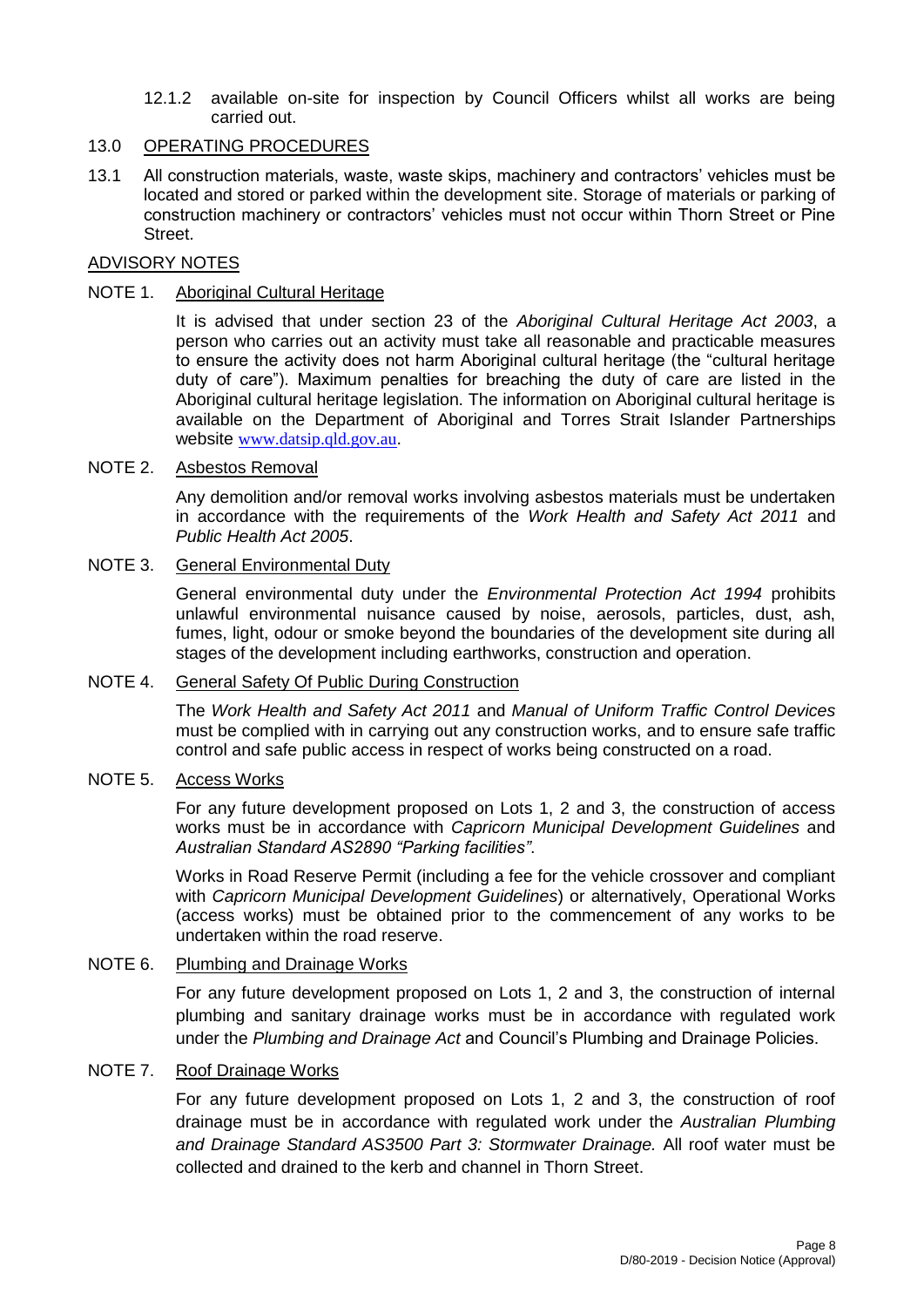

# **Attachment 2 - Appeal Rights**

*PLANNING ACT 2016*

The following is an extract from the *Planning Act 2016 (Chapter 6)*

#### *Appeal rights*

### *229 Appeals to tribunal or P&E Court*

- (1) Schedule 1 states—
	- (a) matters that may be appealed to— (i)either a tribunal or the P&E Court; or (ii)only a tribunal; or (iii)only the P&E Court; and
	- (b) the person—

(i)who may appeal a matter (the **appellant**); and (ii)who is a respondent in an appeal of the matter; and (iii)who is a co-respondent in an appeal of the matter; and

- (iv)who may elect to be a co-respondent in an appeal of the matter.
- (2) An appellant may start an appeal within the appeal period.
- (3) The **appeal period** is—
	- (a) for an appeal by a building advisory agency—10 business days after a decision notice for the decision is given to the agency or
	- (b) for an appeal against a deemed refusal—at any time after the deemed refusal happens; or
	- (c) for an appeal against a decision of the Minister, under chapter 7, part 4, to register premises or to renew the registration of premises—20 business days after a notice is published under section 269(3)(a) or (4); or
	- (d) for an appeal against an infrastructure charges notice— 20 business days after the infrastructure charges notice is given to the person; or
	- (e) for an appeal about a deemed approval of a development application for which a decision notice has not been given—30 business days after the applicant gives the deemed approval notice to the assessment manager; or
	- (f) for any other appeal—20 business days after a notice of the decision for the matter, including an enforcement notice, is given to the person.

#### Note—

See the P&E Court Act for the court's power to extend the appeal period.

- (4) Each respondent and co-respondent for an appeal may be heard in the appeal.
- (5) If an appeal is only about a referral agency's response, the assessment manager may apply to the tribunal or P&E Court to withdraw from the appeal.
- (6) To remove any doubt, it is declared that an appeal against an infrastructure charges notice must not be about—
	- (a) the adopted charge itself; or
	- (b) for a decision about an offset or refund—
		- (i) the establishment cost of trunk infrastructure identified in a LGIP; or
		- (ii) the cost of infrastructure decided using the method

included in the local government's charges resolution.

### **230 Notice of appeal**

- (1) An appellant starts an appeal by lodging, with the registrar of the tribunal or P&E Court, a notice of appeal that—
	- (a) is in the approved form; and
	- (b) succinctly states the grounds of the appeal.
- (2) The notice of appeal must be accompanied by the required fee.
- (3) The appellant or, for an appeal to a tribunal, the registrar must, within the service period, give a copy of the notice of appeal to—
- (a) the respondent for the appeal; and
- (b) each co-respondent for the appeal; and
- (c) for an appeal about a development application under schedule 1, table 1, item 1—each principal submitter for the development application; and
- (d) for an appeal about a change application under schedule 1, table 1, item 2—each principal submitter for the change application; and
- (e) each person who may elect to become a co-respondent for the appeal, other than an eligible submitter who is not a principal submitter in an appeal under paragraph (c) or (d); and
- (f) for an appeal to the P&E Court—the chief executive; and
- (g) for an appeal to a tribunal under another Act—any other person who the registrar considers appropriate.
- (4) The **service period** is—
	- (a) if a submitter or advice agency started the appeal in the P&E Court—2 business days after the appeal is started; or
	- (b) otherwise—10 business days after the appeal is started.
- (5) A notice of appeal given to a person who may elect to be a co-respondent must state the effect of subsection
- (6) A person elects to be a co-respondent by filing a notice of election, in the approved form, within 10 business days after the notice of appeal is given to the person*.*
- **231 Other appeals**
- (1) Subject to this chapter, schedule 1 and the P&E Court Act, unless the Supreme Court decides a decision or other matter under this Act is affected by jurisdictional error, the decision or matter is non-appealable.
- (2) The Judicial Review Act 1991, part 5 applies to the decision or matter to the extent it is affected by jurisdictional error.
- (3) A person who, but for subsection (1) could have made an application under the Judicial Review Act 1991 in relation to the decision or matter, may apply under part 4 of that Act for a statement of reasons in relation to the decision or matter.
- (4) In this section— **decision** includes—
	- (a) conduct engaged in for the purpose of making a decision; and
	- (b) other conduct that relates to the making of a decision; and
	- (c) the making of a decision or the failure to make a decision; and
	- (d) a purported decision; and
	- (e) a deemed refusal.

**non-appealable**, for a decision or matter, means the decision or matter—

- (a) is final and conclusive; and
- (b) may not be challenged, appealed against, reviewed, quashed, set aside or called into question in any other way under the Judicial Review Act 1991 or otherwise, whether by the Supreme Court, another court, a tribunal or another entity; and
- (c) is not subject to any declaratory, injunctive or other order of the Supreme Court, another court, a tribunal or another entity on any ground.

#### **232 Rules of the P&E Court**

- (1) A person who is appealing to the P&E Court must comply with the rules of the court that apply to the appeal.
- (2) However, the P&E Court may hear and decide an appeal even if the person has not complied with rules of the P&E Court.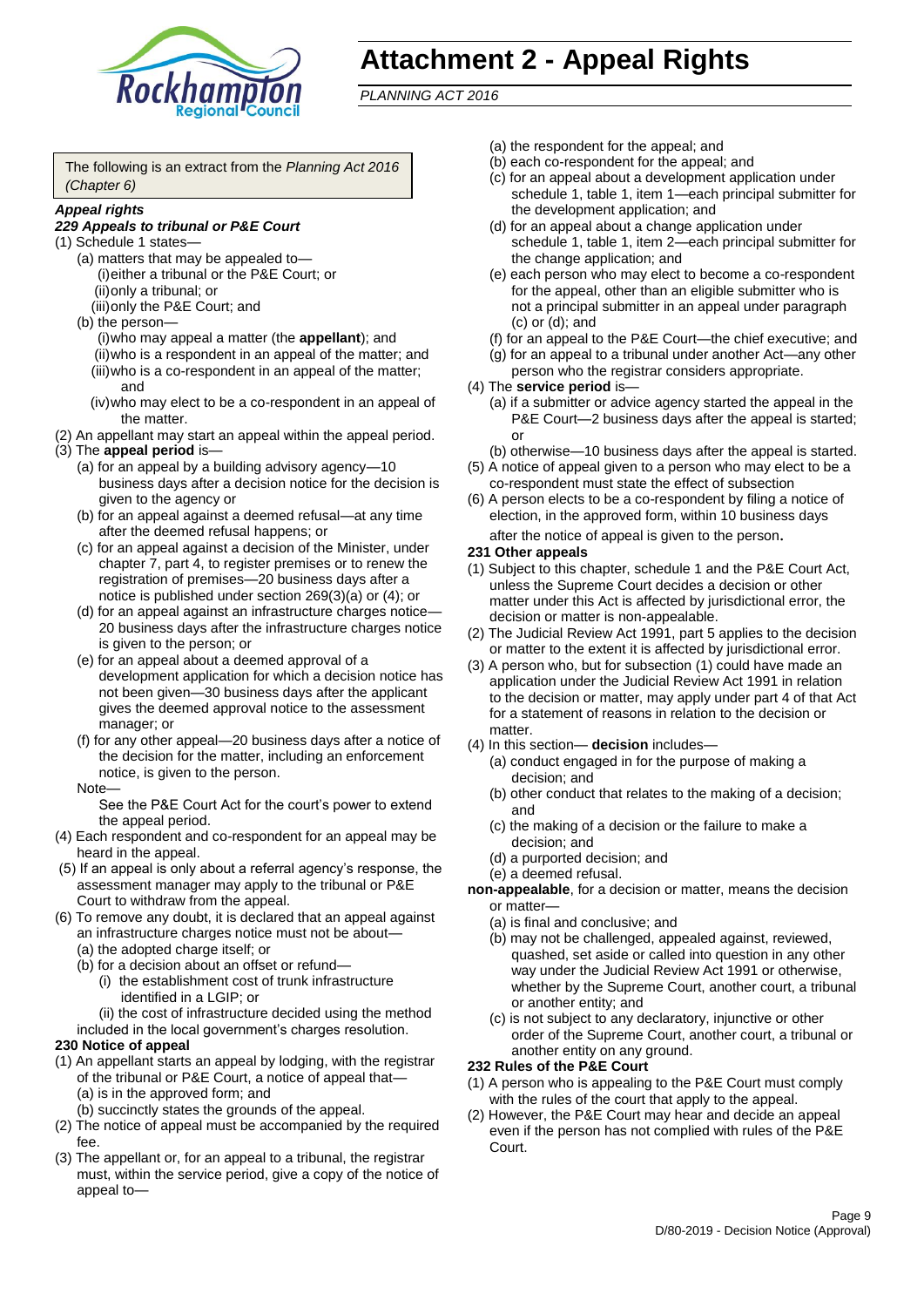

# **Appeal Rights**

*PLANNING ACT 2016*

# **Schedule 1**

#### **Appeals section 229 1 Appeal rights and parties to appeals**

- (1) Table 1 states the matters that may be appealed to—(a) the P&E court; or (b) a tribunal.
- (2) However, table 1 applies to a tribunal only if the matter involves—
	- (a) the refusal, or deemed refusal of a development application, for—
	- (i) a material change of use for a classified building; or
	- (ii) operational work associated with building work, a retaining wall, or a tennis court; or
	- (b) a provision of a development approval for—
	- (i) a material change of use for a classified building; or
- (ii) operational work associated with building work, a retaining wall, or a tennis court; or
	- (c) if a development permit was applied for—the decision to give a preliminary approval for— (i) a material change of use for a classified building; or
	- (ii) operational work associated with building work, a retaining wall, or a tennis court; or
	- (d) a development condition if—
		- (i) the development approval is only for a material change of use that involves the use of a building classified under the Building Code as a class 2 building; and
		- (ii) the building is, or is proposed to be, not more than 3 storeys; and
		- (iii) the proposed development is for not more than 60 sole-occupancy units; or
	- (e) a decision for, or a deemed refusal of, an extension application for a development approval that is only for a material change of use of a classified building; or
	- (f) a decision for, or a deemed refusal of, a change application for a development approval that is only for a material change of use of a classified building; or
	- (g) a matter under this Act, to the extent the matter relates to—
		- (i) the Building Act, other than a matter under that Act that may or must be decided by the Queensland Building and Construction Commission; or
		- (ii) the Plumbing and Drainage Act, part 4 or 5; or
	- (h) a decision to give an enforcement notice in relation to a matter under paragraphs (a) to (g); or
	- (i) a decision to give an infrastructure charges notice; or
	- (j) the refusal, or deemed refusal, of a conversion application; or
	- (k) a matter that, under another Act, may be appealed to the tribunal; or
	- (l) a matter prescribed by regulation.
- (3) Also, table 1 does not apply to a tribunal if the matter

involves—

- (a) for a matter in subsection  $(2)(a)$  to  $(d)$ 
	- (i) a development approval for which the development application required impact assessment; and
	- (ii) a development approval in relation to which the assessment manager received a properly made submission for the development application; or
- (b) a provision of a development approval about the identification or inclusion, under a variation approval, of a matter for the development.
- (4) Table 2 states the matters that may be appealed only to the P&E Court.
- (5) Table 3 states the matters that may be appealed only to the tribunal.
- (6) In each table—
	- (a) column 1 states the appellant in the appeal; and
	- (b) column 2 states the respondent in the appeal; and
	- (c) column 3 states the co-respondent (if any) in the appeal; and
	- (d) column 4 states the co-respondents by election (if any) in the appeal.
- (7) If the chief executive receives a notice of appeal under section 230(3)(f), the chief executive may elect to be a corespondent in the appeal.

| Table 1<br>Appeals to the P&E Court and, for certain matters, to a tribunal                                                                                                                                                                                                                                                                    |                |                        |                                |  |
|------------------------------------------------------------------------------------------------------------------------------------------------------------------------------------------------------------------------------------------------------------------------------------------------------------------------------------------------|----------------|------------------------|--------------------------------|--|
| 1. Development applications<br>An appeal may be made against-<br>(a) the refusal of all or part of the development application; or<br>(b) the deemed refusal of the development application; or<br>(c) a provision of the development approval; or<br>(d) if a development permit was applied for-the decision to give a preliminary approval. |                |                        |                                |  |
| Column 1                                                                                                                                                                                                                                                                                                                                       | Column 2       | Column 3               | Column 4                       |  |
| Appellant                                                                                                                                                                                                                                                                                                                                      | Respondent     | Co-respondent          | Co-respondent by election      |  |
|                                                                                                                                                                                                                                                                                                                                                |                | (if any)               | $($ if any $)$                 |  |
| The applicant                                                                                                                                                                                                                                                                                                                                  | The assessment | If the appeal is about | 1 A concurrence agency that is |  |
|                                                                                                                                                                                                                                                                                                                                                | manager        | a concurrence          | not a co-respondent            |  |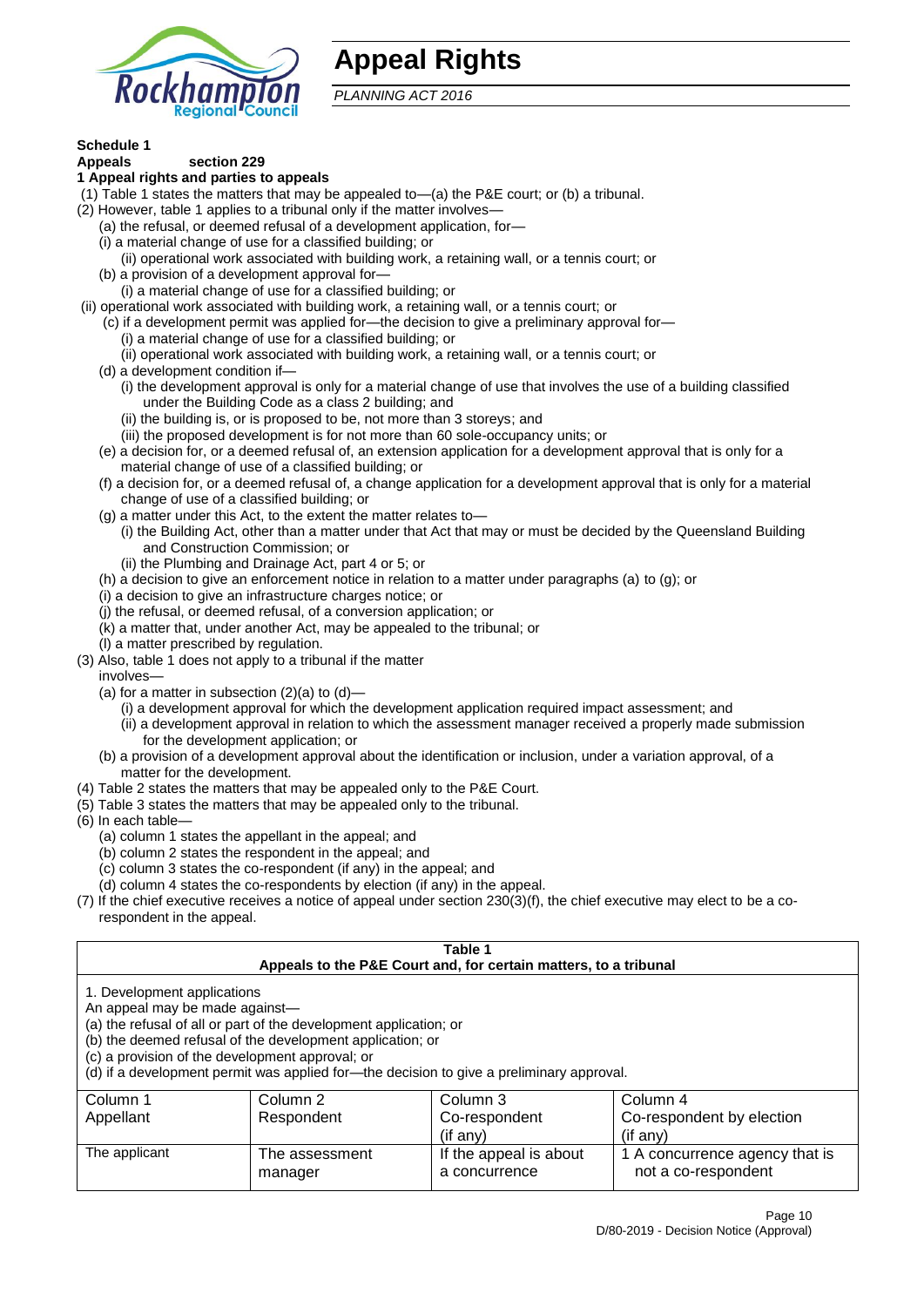| Table 1<br>Appeals to the P&E Court and, for certain matters, to a tribunal                                                                                                                                          |                                                                                                                               |                                                                 |                                                                                                                                                                                                                                                                                                                                                 |
|----------------------------------------------------------------------------------------------------------------------------------------------------------------------------------------------------------------------|-------------------------------------------------------------------------------------------------------------------------------|-----------------------------------------------------------------|-------------------------------------------------------------------------------------------------------------------------------------------------------------------------------------------------------------------------------------------------------------------------------------------------------------------------------------------------|
|                                                                                                                                                                                                                      |                                                                                                                               | agency's referral<br>response-the<br>concurrence agency         | 2 If a chosen Assessment<br>manager is the respondent-<br>the prescribed assessment<br>manager<br>3 Any eligible advice agency for<br>the application<br>4 Any eligible submitter for the<br>application                                                                                                                                        |
| 2. Change applications<br>An appeal may be made against-<br>(b) a deemed refusal of a change application.                                                                                                            |                                                                                                                               |                                                                 | (a) a responsible entity's decision for a change application, other than a decision made by the P&E court; or                                                                                                                                                                                                                                   |
| Column 1<br>Appellant                                                                                                                                                                                                | Column <sub>2</sub><br>Respondent                                                                                             | Column 3<br>Co-respondent<br>(if any)                           | Column 4<br>Co-respondent by election<br>(if any)                                                                                                                                                                                                                                                                                               |
| 1 The applicant<br>2 If the responsible<br>entity is the<br>assessment<br>manager-an<br>affected entity that<br>gave a pre-request<br>notice or response<br>notice                                                   | The responsible<br>entity                                                                                                     | If an affected entity<br>starts the appeal-the<br>applicant     | 1 A concurrence agency for the<br>development application<br>2 If a chosen assessment<br>manager is the respondent-<br>the prescribed assessment<br>manager<br>3 A private certifier for the<br>development application<br>4 Any eligible advice agency for<br>the change application<br>5 Any eligible submitter for the<br>change application |
| 3. Extension applications<br>An appeal may be made against-                                                                                                                                                          | (a) the assessment manager's decision about an extension application; or<br>(b) a deemed refusal of an extension application. |                                                                 |                                                                                                                                                                                                                                                                                                                                                 |
| Column 1<br>Appellant                                                                                                                                                                                                | Column <sub>2</sub><br>Respondent                                                                                             | Column 3<br>Co-respondent<br>(if any)                           | Column 4<br>Co-respondent by election<br>(if any)                                                                                                                                                                                                                                                                                               |
| 1 The applicant<br>1<br>$\overline{2}$<br>For a matter other<br>than a deemed<br>refusal of an<br>extension<br>application $-$ a<br>concurrence<br>agency, other than<br>the chief executive,<br>for the application | The assessment<br>manager                                                                                                     | If a concurrence<br>agency starts the<br>appeal - the applicant | If a chosen assessment<br>manager is the respondent – the<br>prescribed assessment manager                                                                                                                                                                                                                                                      |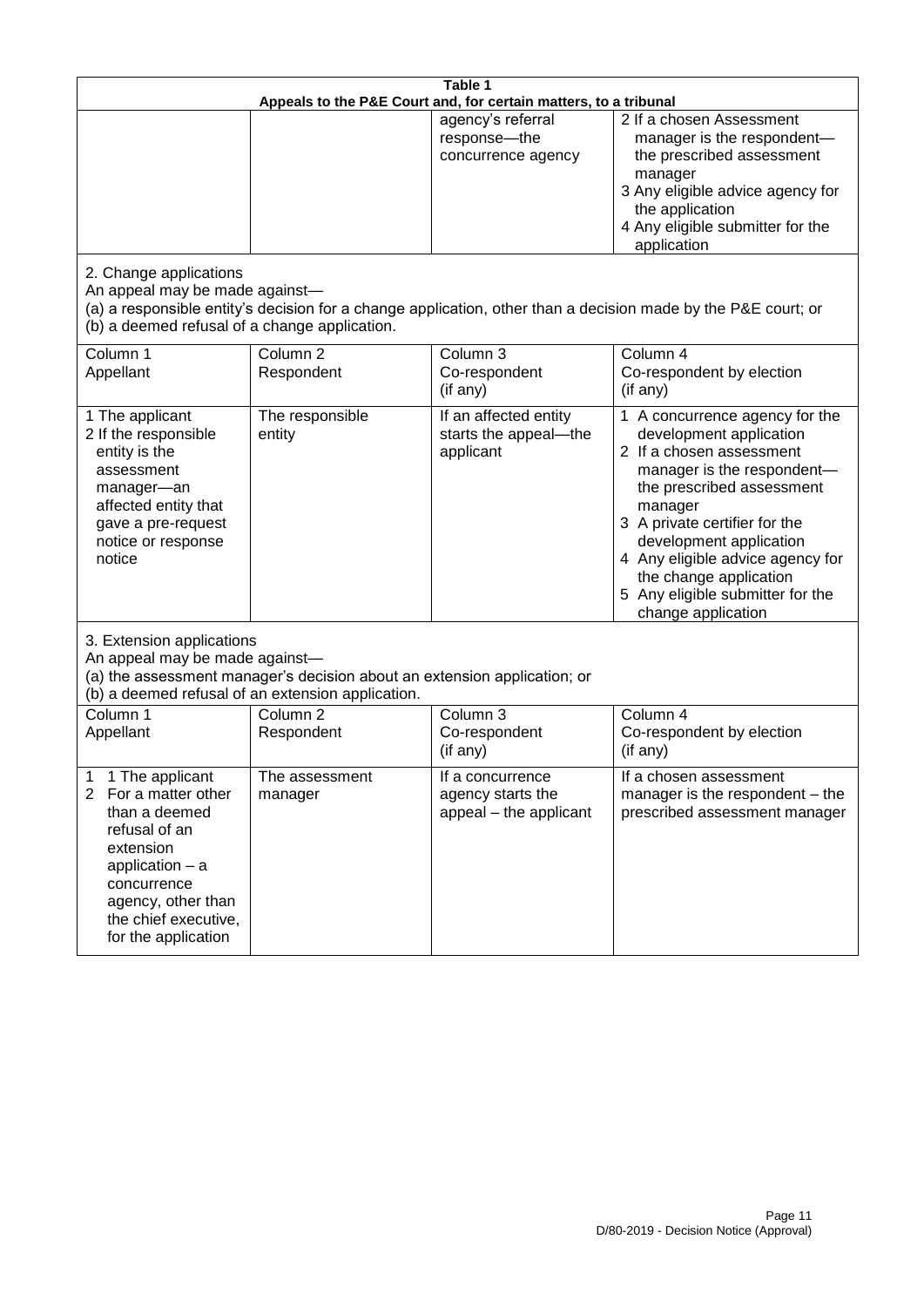#### **Table 1 Appeals to the P&E Court and, for certain matters, to a tribunal**

4. Infrastructure charges notices

- An appeal may be made against an infrastructure charges notice on 1 or more of the following grounds
- a) The notice involved an error relating to
	- (i) The application of the relevant adopted charge; or
- Examples of errors in applying an adopted charge
	- The incorrect application of gross floor area for a non-residential development
	- Applying an incorrect 'use category', under a regulation, to the development
	- (i) The working out of extra demands, for section 120; or
	- (ii) An offset or refund; or
- b) The was no decision about an offset or refund; or
- c) If the infrastructure charges notice states a refund will be given the timing for giving the refund; or
- d) The amount of the charge is so unreasonable that no reasonable relevant local government could have

# imposed the amount.

| Column 1<br>Appellant                                    | Column 2<br>Respondent                                                    | Column 3<br>Co-respondent<br>$($ if any $)$ | Column 4<br>Co-respondent by election<br>(if any) |
|----------------------------------------------------------|---------------------------------------------------------------------------|---------------------------------------------|---------------------------------------------------|
| The person given the<br>Infrastructure charges<br>notice | The local government<br>that gave the<br>infrastructure charges<br>notice | -                                           |                                                   |

5. Conversion applications

An appeal may be made against—

(a) the refusal of a conversion application; or

(b) a deemed refusal of a conversion application.

| Column 1      | Column 2                | Column 3       | Column 4                  |
|---------------|-------------------------|----------------|---------------------------|
| Appellant     | Respondent              | Co-respondent  | Co-respondent by election |
|               |                         | $($ if any $)$ | $($ if any $)$            |
| The applicant | The local government    |                |                           |
|               | to which the conversion |                |                           |
|               | application was made    |                |                           |

6. Enforcement notices

An appeal may be made against the decision to give an enforcement notice.

| Column 1                                   | Column 2                     | Column 3      | Column 4                                                                                                                                                                   |
|--------------------------------------------|------------------------------|---------------|----------------------------------------------------------------------------------------------------------------------------------------------------------------------------|
| Appellant                                  | Respondent                   | Co-respondent | Co-respondent by election                                                                                                                                                  |
|                                            |                              | (if any)      | (if any)                                                                                                                                                                   |
| The person given the<br>enforcement notice | The enforcement<br>authority |               | If the enforcement authority is<br>not the local government for<br>the premises in relation to which<br>the offence is alleged to have<br>happened-the local<br>government |
|                                            |                              |               |                                                                                                                                                                            |

#### **Table 2 Appeals to the P&E Court only**

1. Appeals from tribunal

An appeal may be made against a decision of a tribunal, other than a decision under

section 252, on the ground of—

(a) an error or mistake in law on the part of the tribunal; or

(b) jurisdictional error.

| Column 1<br>Appellant                             | Column 2<br>Respondent                                    | Column 3<br>Co-respondent<br>$($ if any $)$ | Column 4<br>Co-respondent by election<br>$($ if any $)$ |
|---------------------------------------------------|-----------------------------------------------------------|---------------------------------------------|---------------------------------------------------------|
| A party to the<br>proceedings for the<br>decision | The other party to the<br>proceedings for the<br>decision | ۰                                           |                                                         |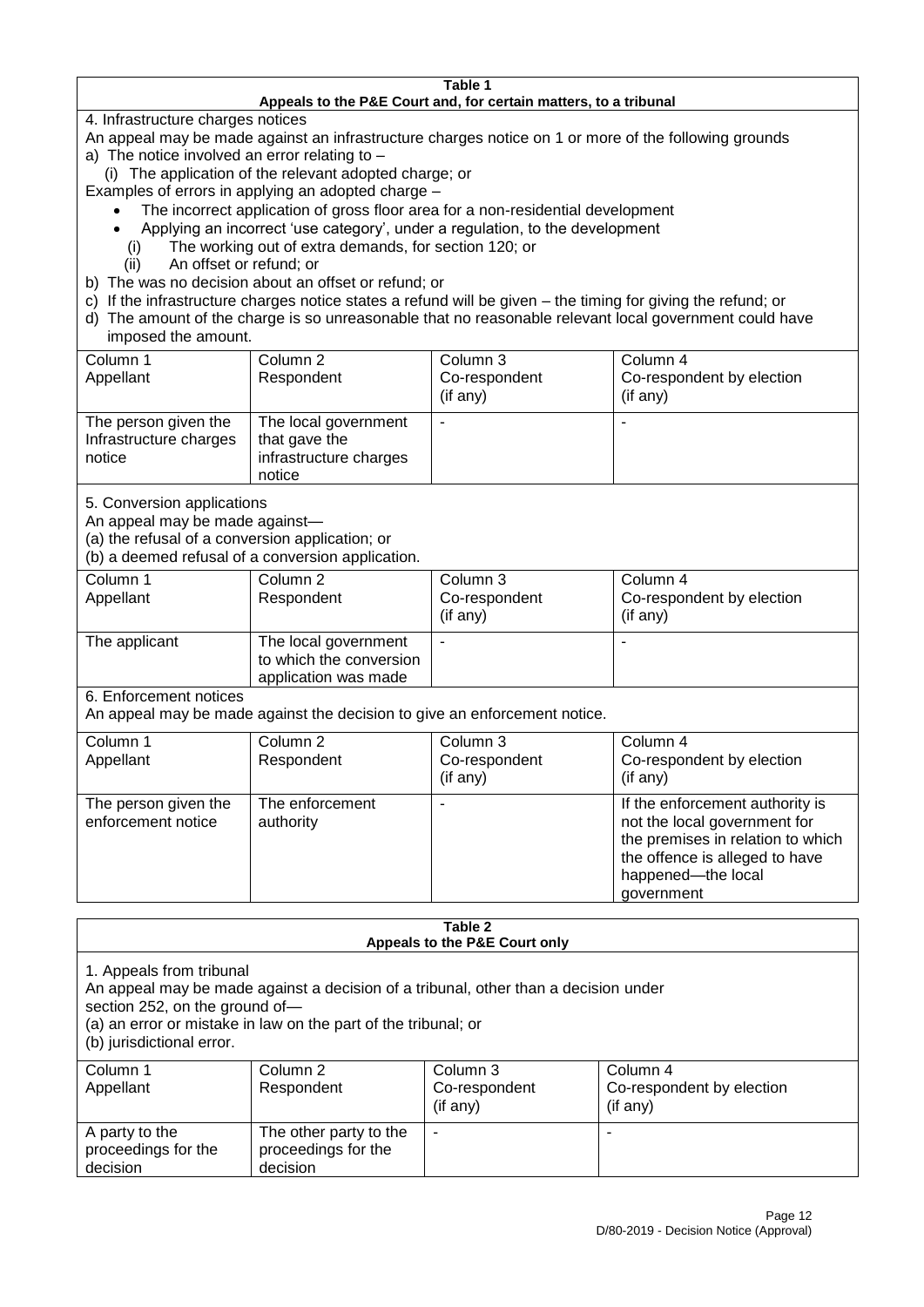#### **Table 2 Appeals to the P&E Court only**

2. Eligible submitter appeals

An appeal may be made against the decision to give a development approval, or an approval for a change application, to the extent that the decision relates to—

(a) any part of the development application for the development approval that required impact assessment; or (b) a variation request.

| Column 1                                                                                                                                                                                     | Column <sub>2</sub>                                                                                                        | Column 3                                                                                                                                                                    | Column 4                                                                                                  |
|----------------------------------------------------------------------------------------------------------------------------------------------------------------------------------------------|----------------------------------------------------------------------------------------------------------------------------|-----------------------------------------------------------------------------------------------------------------------------------------------------------------------------|-----------------------------------------------------------------------------------------------------------|
| Appellant                                                                                                                                                                                    | Respondent                                                                                                                 | Co-respondent                                                                                                                                                               | Co-respondent by election                                                                                 |
|                                                                                                                                                                                              |                                                                                                                            | (if any)                                                                                                                                                                    | (if any)                                                                                                  |
| 1 For a development<br>application-an<br>eligible submitter for<br>the development<br>application<br>2 For a change<br>application-an<br>eligible submitter for<br>the change<br>application | 1 For a development<br>application-the<br>assessment<br>manager<br>2 For a change<br>application-the<br>responsible entity | 1 The applicant<br>2 If the appeal is<br>about a concurrence<br>agency's referral<br>response—the<br>concurrence agency                                                     | Another eligible<br>submitter for the<br>application                                                      |
| required impact assessment; or<br>(b) a variation request.                                                                                                                                   | 3. Eligible submitter and eligible advice agency appeals                                                                   | An appeal may be made against a provision of a development approval, or failure to<br>include a provision in the development approval, to the extent the matter relates to- | (a) any part of the development application or the change application, for the development approval, that |
| Column 1                                                                                                                                                                                     | Column <sub>2</sub>                                                                                                        | Column 3                                                                                                                                                                    | Column 4                                                                                                  |
| Appellant                                                                                                                                                                                    | Respondent                                                                                                                 | Co-respondent                                                                                                                                                               | Co-respondent by election                                                                                 |
|                                                                                                                                                                                              |                                                                                                                            | (if any)                                                                                                                                                                    | (if any)                                                                                                  |
| 1 Fara douglanmant                                                                                                                                                                           | 1 Fara devalopment                                                                                                         | 1 The conligant                                                                                                                                                             | Anothor oligible qubmitter for the                                                                        |

| 1 For a development    | 1 For a development | 1 The applicant     | Another eligible submitter for the |
|------------------------|---------------------|---------------------|------------------------------------|
| application-an         | application-the     | 2 If the appeal is  | application                        |
| eligible submitter for | assessment          | about a concurrence |                                    |
| the development        | manager             | agency's referral   |                                    |
| application            | 2 For a change      | response---the      |                                    |
| 2 For a change         | application-the     | concurrence agency  |                                    |
| application-an         | responsible entity  |                     |                                    |
| eligible submitter for |                     |                     |                                    |
| the change             |                     |                     |                                    |
| application            |                     |                     |                                    |
| 3 An eligible advice   |                     |                     |                                    |
| agency for the         |                     |                     |                                    |
| development            |                     |                     |                                    |
| application or         |                     |                     |                                    |
| change application     |                     |                     |                                    |

4. Compensation claims

An appeal may be made against—

(a) a decision under section 32 about a compensation claim; or

(b) a decision under section 265 about a claim for compensation; or

(c) a deemed refusal of a claim under paragraph (a) or (b).

| Column 1               | Column 2            | Column 3      | Column 4                  |
|------------------------|---------------------|---------------|---------------------------|
| Appellant              | Respondent          | Co-respondent | Co-respondent by election |
|                        |                     | (if any)      | (if any)                  |
| A person dissatisfied  | The local           |               |                           |
| with the decision      | government to which |               |                           |
|                        | the claim was made  |               |                           |
| 5. Registered premises |                     |               |                           |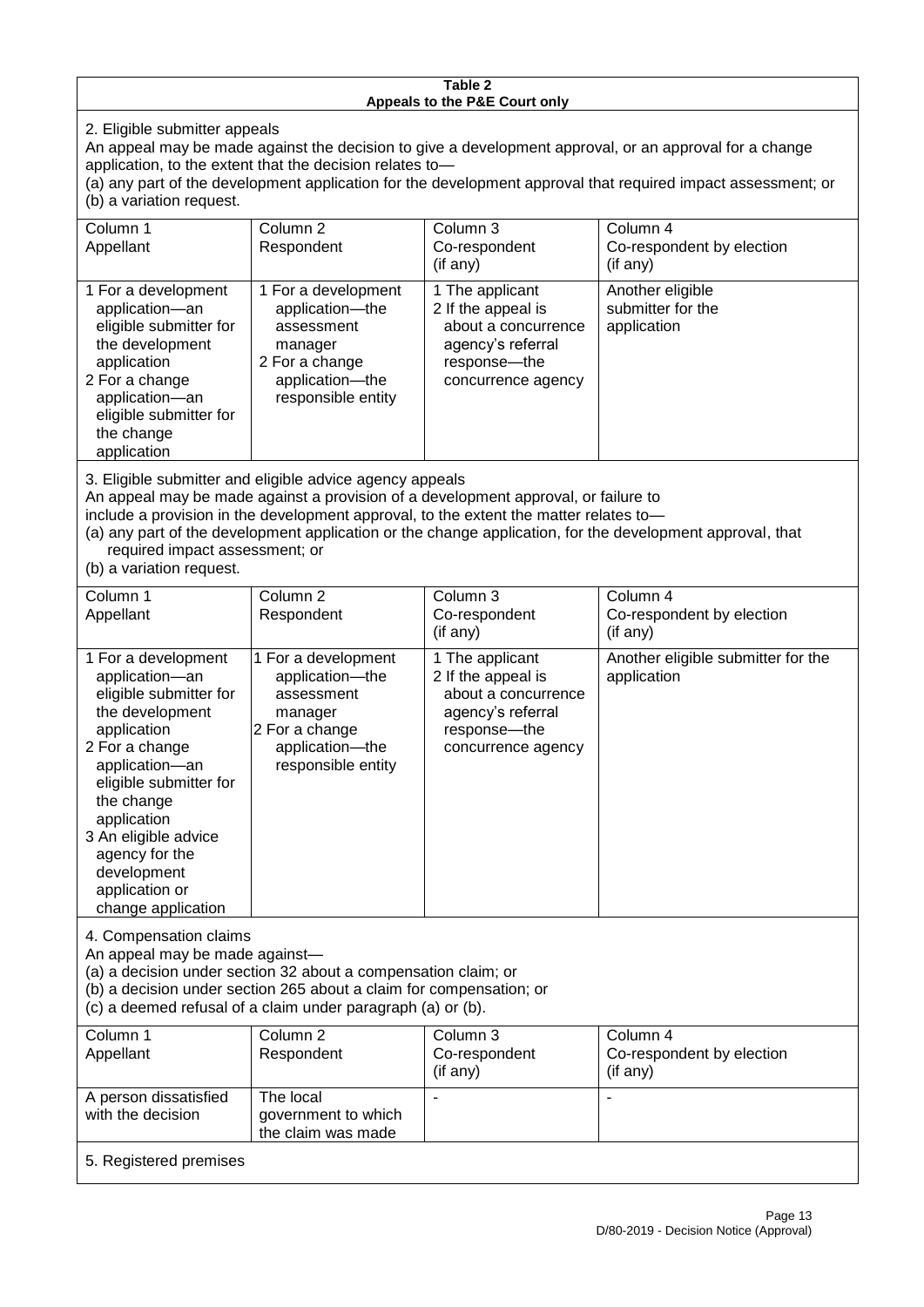| Table 2                                                                                                                                                                                                                                                                                                              |                                   |                                                                           |                                                                                                                                                                             |  |
|----------------------------------------------------------------------------------------------------------------------------------------------------------------------------------------------------------------------------------------------------------------------------------------------------------------------|-----------------------------------|---------------------------------------------------------------------------|-----------------------------------------------------------------------------------------------------------------------------------------------------------------------------|--|
| Appeals to the P&E Court only<br>An appeal may be made against a decision of the Minister under chapter 7, part 4.                                                                                                                                                                                                   |                                   |                                                                           |                                                                                                                                                                             |  |
| Column 1<br>Appellant                                                                                                                                                                                                                                                                                                | Column <sub>2</sub><br>Respondent | Column 3<br>Co-respondent<br>(if any)                                     | Column 4<br>Co-respondent by election<br>(if any)                                                                                                                           |  |
| 1 A person given a<br>decision notice about<br>the decision<br>2 If the decision is to<br>register premises or<br>renew the<br>registration of<br>premises-an owner<br>or occupier of<br>premises in the<br>affected area for the<br>registered premises<br>who is dissatisfied<br>with the decision                 | The Minister                      | $\blacksquare$                                                            | If an owner or occupier starts the<br>appeal - the owner of the<br>registered premises                                                                                      |  |
| 6. Local laws<br>An appeal may be made against a decision of a local government, or conditions applied,<br>under a local law about-<br>(a) the use of premises, other than a use that is the natural and ordinary consequence of prohibited<br>development; or<br>(b) the erection of a building or other structure. |                                   |                                                                           |                                                                                                                                                                             |  |
| Column 1<br>Appellant                                                                                                                                                                                                                                                                                                | Column <sub>2</sub><br>Respondent | Column <sub>3</sub><br>Co-respondent<br>(if any)                          | Column 4<br>Co-respondent by election<br>(if any)                                                                                                                           |  |
| A person who-<br>(a) applied for the<br>decision; and<br>(b) is dissatisfied with<br>the decision or<br>conditions.                                                                                                                                                                                                  | The local government              | $\overline{\phantom{a}}$                                                  |                                                                                                                                                                             |  |
|                                                                                                                                                                                                                                                                                                                      |                                   | Table 3<br>Appeals to the tribunal only                                   |                                                                                                                                                                             |  |
| 1. Building advisory agency appeals                                                                                                                                                                                                                                                                                  |                                   | work required code assessment against the building assessment provisions. | An appeal may be made against giving a development approval for building work to the extent the building                                                                    |  |
| Column 1<br>Appellant                                                                                                                                                                                                                                                                                                | Column <sub>2</sub><br>Respondent | Column 3<br>Co-respondent<br>(if any)                                     | Column 4<br>Co-respondent by election<br>(if any)                                                                                                                           |  |
| A building advisory<br>agency for the<br>development application<br>related to the approval                                                                                                                                                                                                                          | The assessment<br>manager         | The applicant                                                             | 1 A concurrence agency for the<br>development application<br>related to the approval<br>2 A private certifier for the<br>development application<br>related to the approval |  |
| 3. Certain decisions under the Building Act and the Plumbing and Drainage Act<br>An appeal may be made against a decision under-<br>(a) the Building Act, other than a decision made by the Queensland Building and Construction Commission; or<br>(b) the Plumbing and Drainage Act, part 4 or 5.                   |                                   |                                                                           |                                                                                                                                                                             |  |
| Column 1<br>Appellant                                                                                                                                                                                                                                                                                                | Column <sub>2</sub><br>Respondent | Column 3<br>Co-respondent<br>(if any)                                     | Column 4<br>Co-respondent by election<br>(if any)                                                                                                                           |  |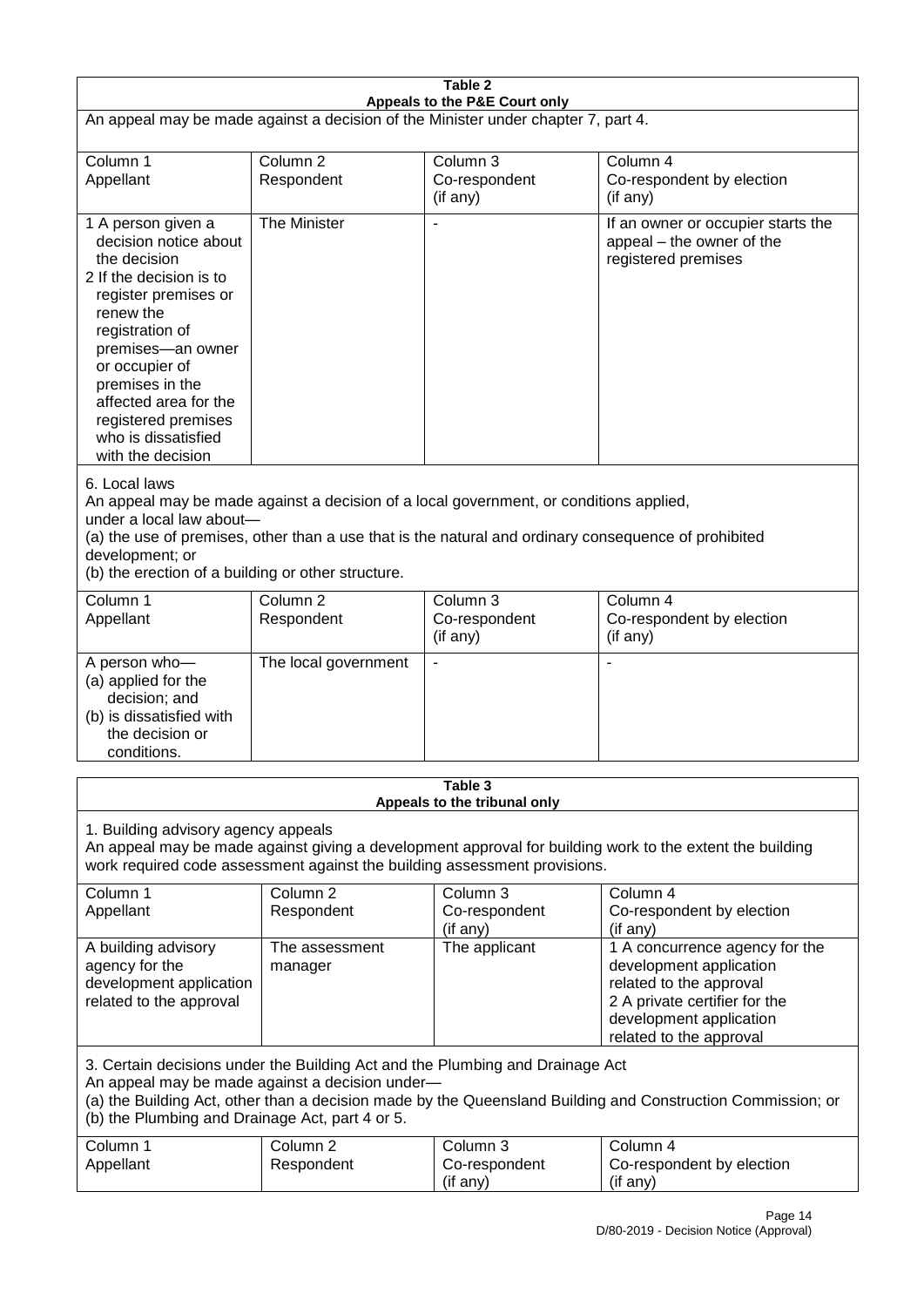| Table 3                                                                                                                                                                                                                              |                                                              |                                       |                                                   |
|--------------------------------------------------------------------------------------------------------------------------------------------------------------------------------------------------------------------------------------|--------------------------------------------------------------|---------------------------------------|---------------------------------------------------|
| A person who received,<br>or was entitled to<br>receive, notice of the<br>decision                                                                                                                                                   | The person who made<br>the decision                          | Appeals to the tribunal only          |                                                   |
| 4. Local government failure to decide application under the Building Act<br>An appeal may be made against a local government's failure to decide an application under the Building Act<br>within the period required under that Act. |                                                              |                                       |                                                   |
| Column 1<br>Appellant                                                                                                                                                                                                                | Column 2<br>Respondent                                       | Column 3<br>Co-respondent<br>(if any) | Column 4<br>Co-respondent by election<br>(if any) |
| A person who was<br>entitled to receive,<br>notice of the decision                                                                                                                                                                   | The local government<br>to which the<br>application was made |                                       |                                                   |